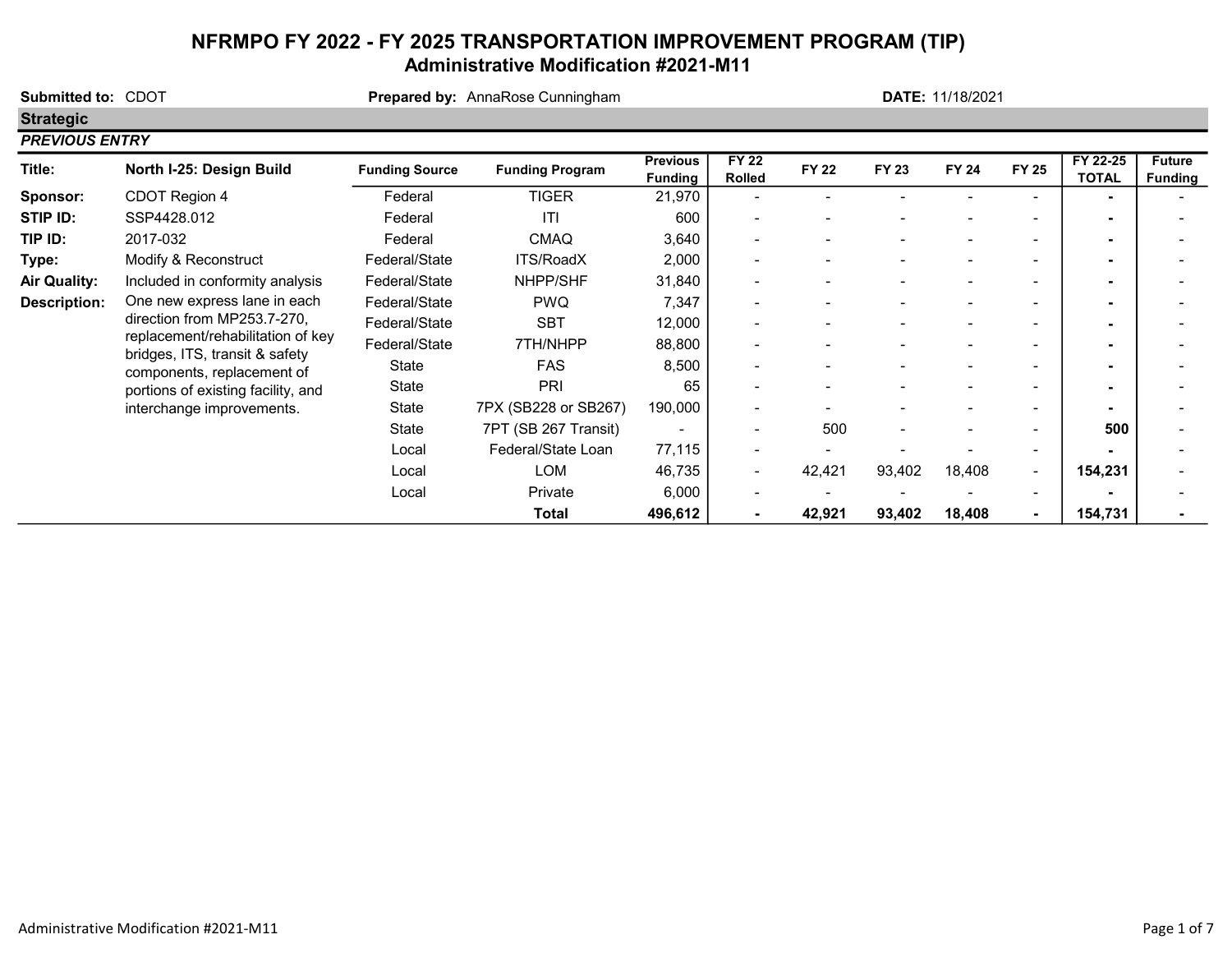#### REVISED ENTRY

| Title:              | <b>North I-25: Design Build</b>                                          | <b>Funding Source</b> | <b>Funding Program</b>    | <b>Previous</b><br><b>Funding</b> | <b>FY 22</b><br><b>Rolled</b> | <b>FY 22</b> | <b>FY 23</b>   | <b>FY 24</b> | <b>FY 25</b> | FY 22-25<br><b>TOTAL</b>                          | <b>Future</b><br><b>Funding</b> |
|---------------------|--------------------------------------------------------------------------|-----------------------|---------------------------|-----------------------------------|-------------------------------|--------------|----------------|--------------|--------------|---------------------------------------------------|---------------------------------|
| <b>Sponsor:</b>     | <b>CDOT Region 4</b>                                                     | Federal               | <b>TIGER</b>              | 21,970                            |                               |              |                |              |              |                                                   |                                 |
| <b>STIP ID:</b>     | SSP4428.012                                                              | Federal               | <b>ITI</b>                | 600                               |                               |              |                |              |              | $\blacksquare$                                    |                                 |
| TIP ID:             | 2017-032                                                                 | Federal               | <b>CMAQ</b>               | 3,640                             |                               |              |                |              |              |                                                   |                                 |
| Type:               | <b>Modify &amp; Reconstruct</b>                                          | Federal               | <b>SPR</b>                |                                   | ٠                             | 150          | $\blacksquare$ |              | ۰.           | 150                                               |                                 |
| <b>Air Quality:</b> | Included in conformity analysis                                          | <b>Federal/State</b>  | <b>ITS/RoadX</b>          | 2,000                             | $\blacksquare$                |              |                |              |              | $\blacksquare$                                    |                                 |
| <b>Description:</b> | One new express lane in each                                             | <b>Federal/State</b>  | <b>NHPP/SHF</b>           | 31,840                            | ٠                             |              |                |              |              | ۰                                                 |                                 |
|                     | direction from MP253.7-270,                                              | <b>Federal/State</b>  | <b>PWQ</b>                | 7,347                             |                               |              |                |              |              | $\blacksquare$                                    |                                 |
|                     | replacement/rehabilitation of key                                        | <b>Federal/State</b>  | <b>SBT</b>                | 12,000                            |                               |              |                |              |              | $\blacksquare$<br>۰<br>$\blacksquare$<br>٠<br>500 |                                 |
|                     | bridges, ITS, transit & safety<br>components, replacement of             | <b>Federal/State</b>  | 7TH/NHPP                  | 88,800                            |                               |              |                |              | -            |                                                   |                                 |
|                     | portions of existing facility, and                                       | <b>State</b>          | <b>FAS</b>                | 8,500                             | $\blacksquare$                |              |                |              |              |                                                   |                                 |
|                     | interchange improvements.                                                | <b>State</b>          | <b>PRI</b>                | 65                                |                               |              |                |              |              |                                                   |                                 |
|                     |                                                                          | <b>State</b>          | 7PX (SB228 or SB267)      | 190,000                           |                               |              |                |              |              |                                                   |                                 |
|                     |                                                                          | <b>State</b>          | 7PT (SB 267 Transit)      |                                   |                               | 500          |                |              |              |                                                   |                                 |
|                     |                                                                          | Local                 | <b>Federal/State Loan</b> | 77,115                            |                               |              |                |              | ۰            |                                                   |                                 |
|                     |                                                                          | Local                 | <b>LOM</b>                | 46,735                            | $\sim$                        | 42,421       | 93,402         | 18,408       | $\sim$       | 154,231                                           |                                 |
|                     |                                                                          | Local                 | <b>Private</b>            | 6,000                             | $\mathbf{r}$                  |              |                |              |              |                                                   |                                 |
|                     |                                                                          |                       | <b>Total</b>              | 496,612                           | $\sim$                        | 43,071       | 93,402         | 18,408       | $\sim$       | 154,881                                           |                                 |
| <b>Revision:</b>    | Adding \$150K Federal State Planning and Research (SPR) funding in FY22. |                       |                           |                                   |                               |              |                |              |              |                                                   |                                 |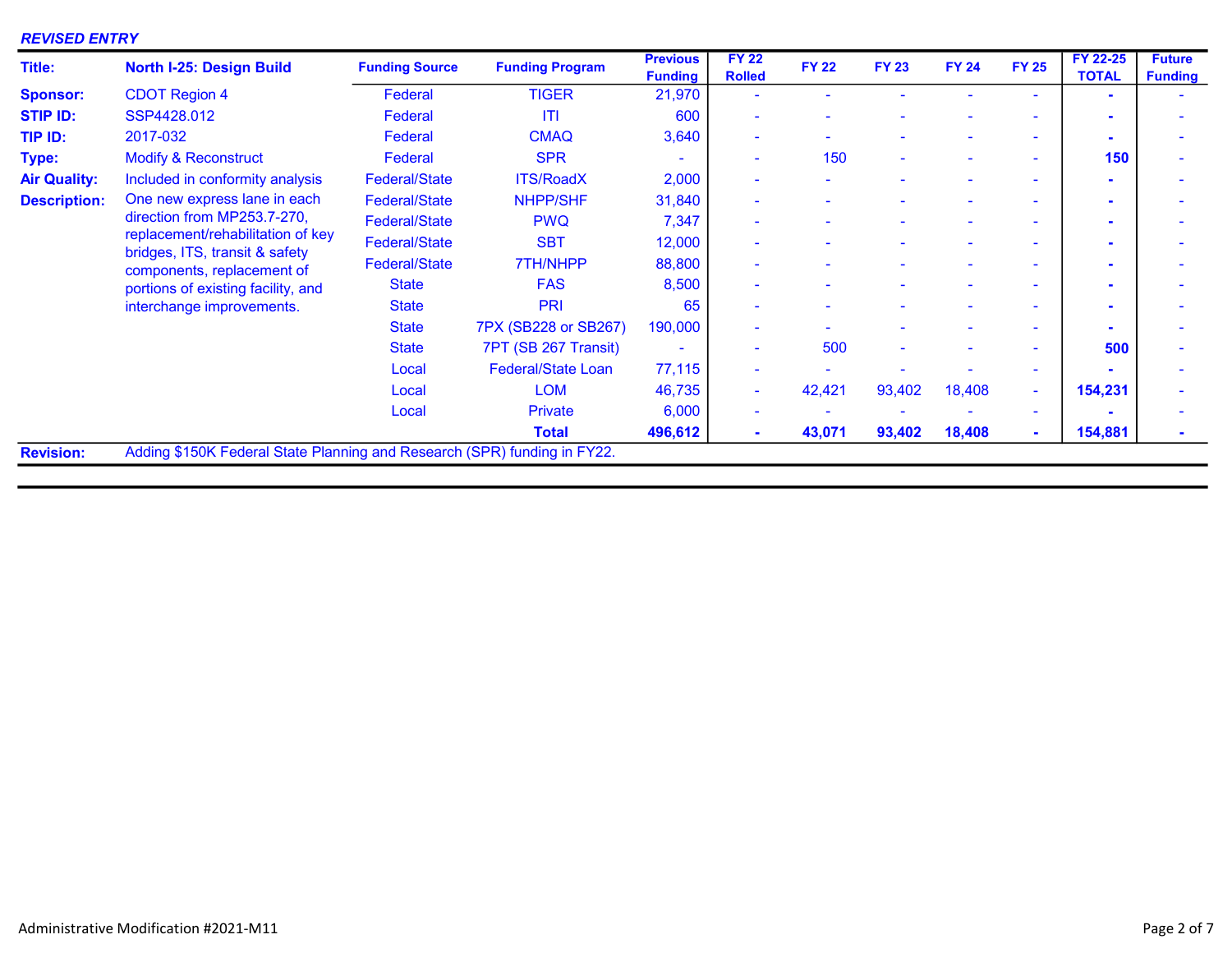## FASTER (North Front Range Listings of State Highway Locations)

| Title:               | <b>Region 4 FASTER Safety Pool</b>                                                                                            | <b>Funding Source</b>             | <b>Funding Program</b>                       | <b>Previous</b><br><b>Funding</b> | <b>FY 22</b><br><b>Rolled</b> | <b>FY 22</b>                | FY 23        | <b>FY 24</b> | <b>FY 25</b>             | FY 22-25<br><b>TOTAL</b> | <b>Future</b><br><b>Funding</b> |
|----------------------|-------------------------------------------------------------------------------------------------------------------------------|-----------------------------------|----------------------------------------------|-----------------------------------|-------------------------------|-----------------------------|--------------|--------------|--------------------------|--------------------------|---------------------------------|
| Sponsor:             | CDOT Region 4                                                                                                                 | State                             | <b>FAS</b>                                   | 2,900                             | $\blacksquare$                | 3,350                       | 4,545        | 2,550        | $\blacksquare$           | 10,445                   |                                 |
| <b>STIP ID:</b>      | SR46606                                                                                                                       | Local                             |                                              |                                   |                               |                             |              |              | $\sim$                   |                          |                                 |
| TIP ID:              | $P-7$                                                                                                                         |                                   | <b>Total</b>                                 | 2,900                             |                               | 3,350                       | 4,545        | 2,550        | $\blacksquare$           | 10,445                   |                                 |
| Type:                | Safety                                                                                                                        |                                   |                                              |                                   |                               |                             |              |              |                          |                          |                                 |
| <b>Air Quality:</b>  | Exempt from conformity analysis                                                                                               |                                   |                                              |                                   |                               |                             |              |              |                          |                          |                                 |
| <b>Description:</b>  | Summary of CDOT Region 4 FASTER Safety Pool in the North Front Range region. Includes the following pool projects:            |                                   |                                              |                                   |                               |                             |              |              |                          |                          |                                 |
|                      | STIP ID                                                                                                                       | <b>Title</b>                      |                                              |                                   |                               | <b>Sponsor</b>              |              |              |                          |                          |                                 |
|                      | SR46606.070                                                                                                                   |                                   | Intersection Safety Improvements Pool        |                                   |                               | CDOT Region 4               |              |              |                          |                          |                                 |
|                      | SR46606.070                                                                                                                   | US 287 and Foothills Parkway      |                                              |                                   |                               | CDOT Region 4               |              |              |                          |                          |                                 |
|                      | SR46666.060                                                                                                                   | US 287 (College Ave) & Trilby Rd  |                                              |                                   |                               | City of Fort Collins        |              |              |                          |                          |                                 |
|                      | SR46606.095                                                                                                                   |                                   | US 287 and Swallow Signal Improvements       |                                   |                               | CDOT Region 4               |              |              |                          |                          |                                 |
|                      | SR46606.097                                                                                                                   |                                   | US 85 and WCR 66 Left Turn Accel Lanes       |                                   | CDOT Region 4                 |                             |              |              |                          |                          |                                 |
| <b>REVISED ENTRY</b> | SR46600.093                                                                                                                   | Signalization of US34/SH257 Ramps |                                              |                                   |                               | CDOT Region 4               |              |              |                          |                          |                                 |
|                      |                                                                                                                               |                                   |                                              |                                   |                               |                             |              |              |                          |                          |                                 |
| Title:               | <b>Region 4 FASTER Safety Pool</b>                                                                                            | <b>Funding Source</b>             | <b>Funding Program</b>                       | <b>Previous</b><br><b>Funding</b> | <b>FY 22</b><br><b>Rolled</b> | <b>FY 22</b>                | <b>FY 23</b> | <b>FY 24</b> | <b>FY 25</b>             | FY 22-25<br><b>TOTAL</b> | <b>Future</b><br><b>Funding</b> |
| <b>Sponsor:</b>      | <b>CDOT Region 4</b>                                                                                                          | <b>State</b>                      | <b>FAS</b>                                   | 2,900                             | $\blacksquare$                | 3,350                       | 4,545        | 2,550        | $\sim$                   | 10,445                   |                                 |
| <b>STIP ID:</b>      | <b>SR46606</b>                                                                                                                | Local                             |                                              |                                   |                               |                             |              |              | $\overline{\phantom{a}}$ |                          |                                 |
| TIP ID:              | $P-7$                                                                                                                         |                                   | <b>Total</b>                                 | 2,900                             |                               | 3,350                       | 4,545        | 2,550        | $\sim$                   | 10,445                   |                                 |
| Type:                | <b>Safety</b>                                                                                                                 |                                   |                                              |                                   |                               |                             |              |              |                          |                          |                                 |
| <b>Air Quality:</b>  | Exempt from conformity analysis                                                                                               |                                   |                                              |                                   |                               |                             |              |              |                          |                          |                                 |
| <b>Description:</b>  | Summary of CDOT Region 4 FASTER Safety Pool in the North Front Range region. Includes the following pool projects:            |                                   |                                              |                                   |                               |                             |              |              |                          |                          |                                 |
|                      | <b>STIP ID</b>                                                                                                                | <b>Title</b>                      |                                              |                                   |                               | <b>Sponsor</b>              |              |              |                          |                          |                                 |
|                      | SR46606.070                                                                                                                   |                                   | <b>Intersection Safety Improvements Pool</b> |                                   |                               | <b>CDOT Region 4</b>        |              |              |                          |                          |                                 |
|                      | SR46606.070                                                                                                                   | US 287 and Foothills Parkway      |                                              |                                   |                               | <b>CDOT Region 4</b>        |              |              |                          |                          |                                 |
|                      | SR46666.060                                                                                                                   | US 287 (College Ave) & Trilby Rd  |                                              |                                   |                               | <b>City of Fort Collins</b> |              |              |                          |                          |                                 |
|                      | SR46606.095                                                                                                                   |                                   | US 287 and Swallow Signal Improvements       |                                   |                               | <b>CDOT Region 4</b>        |              |              |                          |                          |                                 |
|                      | SR46606.097                                                                                                                   |                                   | US 85 and WCR 66 Left Turn Accel Lanes       |                                   |                               | <b>CDOT Region 4</b>        |              |              |                          |                          |                                 |
| <b>Revision:</b>     | Removing STIP ID SR46600.093 which was erroneously rolled from FY20-23 TIP into FY22-25 TIP. No change to total pool funding. |                                   |                                              |                                   |                               |                             |              |              |                          |                          |                                 |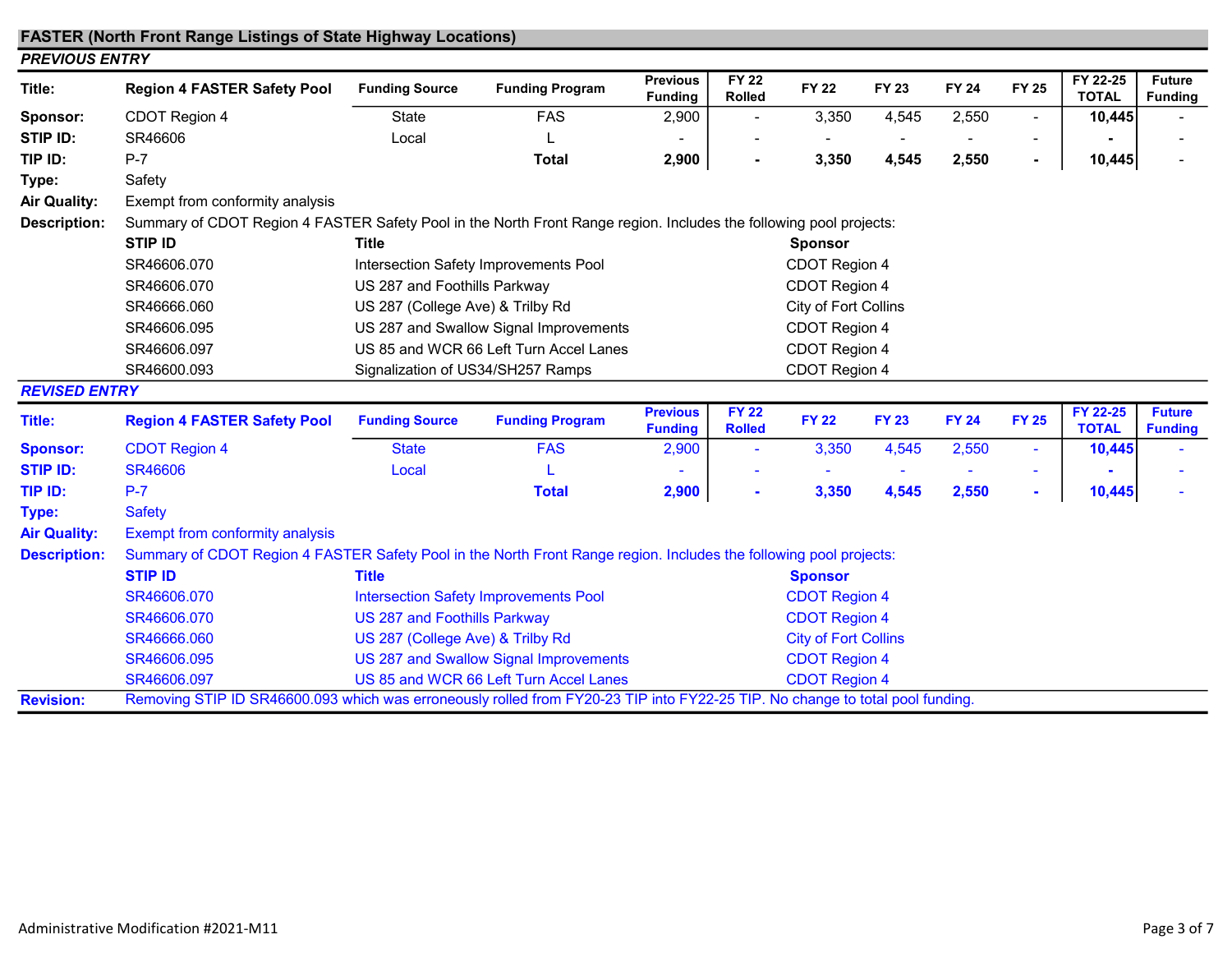|                       | <b>Non-Regionally Significant Regional Priority Program Pool (RPP)</b>                                                                   |                                |                        |                                   |                               |              |              |              |              |                          |                                 |
|-----------------------|------------------------------------------------------------------------------------------------------------------------------------------|--------------------------------|------------------------|-----------------------------------|-------------------------------|--------------|--------------|--------------|--------------|--------------------------|---------------------------------|
| <b>PREVIOUS ENTRY</b> |                                                                                                                                          |                                |                        |                                   |                               |              |              |              |              |                          |                                 |
| Title:                | <b>Non-Regionally Significant</b><br><b>Regional Priority Program Pool</b>                                                               | <b>Funding Source</b>          | <b>Funding Program</b> | <b>Previous</b><br><b>Funding</b> | <b>FY 22</b><br><b>Rolled</b> | <b>FY 22</b> | <b>FY 23</b> | <b>FY 24</b> | <b>FY 25</b> | FY 22-25<br><b>TOTAL</b> | <b>Future</b><br><b>Funding</b> |
| Sponsor:              | CDOT Region 4                                                                                                                            | Federal                        | <b>STP</b>             | 1,100                             | $\blacksquare$                |              |              | 9,000        |              | 9,000                    |                                 |
| STIP ID:              | SR46600                                                                                                                                  | State                          | SHF/HUTF               | 20                                |                               |              |              |              |              |                          |                                 |
| TIP ID:               | $P-11$                                                                                                                                   | <b>State</b>                   | SB <sub>1</sub>        | 1,200                             |                               |              |              |              |              |                          |                                 |
| Type:                 | Safety and Bridge Replacement                                                                                                            | Local                          |                        |                                   |                               |              |              |              |              |                          |                                 |
|                       |                                                                                                                                          | Local                          | LOM                    |                                   |                               |              |              |              |              |                          |                                 |
| <b>Air Quality:</b>   | Exempt from conformity analysis                                                                                                          |                                | <b>Total</b>           | 1,220                             |                               |              |              | 9,000        |              | 9,000                    |                                 |
| <b>Description:</b>   | Summary of CDOT Region 4 Non-Regionally Significant Regional Priority Program (RPP) Project Programming in the North Front Range region. |                                |                        |                                   |                               |              |              |              |              |                          |                                 |
|                       | <b>STID</b>                                                                                                                              | <b>Title</b>                   |                        |                                   | Sponsor:                      |              |              |              |              |                          |                                 |
| <b>REVISED ENTRY</b>  |                                                                                                                                          |                                |                        |                                   |                               |              |              |              |              |                          |                                 |
| <b>Title:</b>         | <b>Non-Regionally Significant</b><br><b>Regional Priority Program Pool</b>                                                               | <b>Funding Source</b>          | <b>Funding Program</b> | <b>Previous</b><br><b>Funding</b> | <b>FY 22</b><br><b>Rolled</b> | <b>FY 22</b> | <b>FY 23</b> | <b>FY 24</b> | <b>FY 25</b> | FY 22-25<br><b>TOTAL</b> | <b>Future</b><br><b>Funding</b> |
| <b>Sponsor:</b>       | <b>CDOT Region 4</b>                                                                                                                     | Federal                        | <b>STP</b>             | 1,100                             |                               |              |              | 9,000        |              | 9,000                    |                                 |
| <b>STIP ID:</b>       | <b>SR46600</b>                                                                                                                           | Federal                        | FR <sub>8</sub>        |                                   |                               | 21           |              |              |              | 21                       |                                 |
| TIP ID:               | $P-11$                                                                                                                                   | <b>State</b>                   | <b>SHF/HUTF</b>        | 20                                |                               | 4            |              |              |              |                          |                                 |
| Type:                 | <b>Safety and Bridge Replacement</b>                                                                                                     | <b>State</b>                   | SB <sub>1</sub>        | 1,200                             |                               |              |              |              |              | $\blacksquare$           |                                 |
| <b>Air Quality:</b>   | <b>Exempt from conformity analysis</b>                                                                                                   | Local                          |                        |                                   |                               |              |              |              |              |                          |                                 |
|                       |                                                                                                                                          | Local                          | <b>LOM</b>             |                                   |                               |              |              |              |              |                          |                                 |
|                       |                                                                                                                                          |                                | <b>Total</b>           | 1,220                             |                               | 25           |              | 9,000        |              | 9,025                    |                                 |
| <b>Description:</b>   | Summary of CDOT Region 4 Non-Regionally Significant Regional Priority Program (RPP) Project Programming in the North Front Range region. |                                |                        |                                   |                               |              |              |              |              |                          |                                 |
|                       | <b>STID</b>                                                                                                                              | <b>Title</b>                   |                        |                                   | <b>Sponsor:</b>               |              |              |              |              |                          |                                 |
|                       | SR46600.100                                                                                                                              | US 34 Weather Cameras and RWIS |                        |                                   | <b>CDOT Region 4</b>          |              |              |              |              |                          |                                 |
| <b>Revision:</b>      | Adding new project SR46600.100 with \$25K (\$21K Federal FR8 and \$4K State SHF/HUTF) in FY22.                                           |                                |                        |                                   |                               |              |              |              |              |                          |                                 |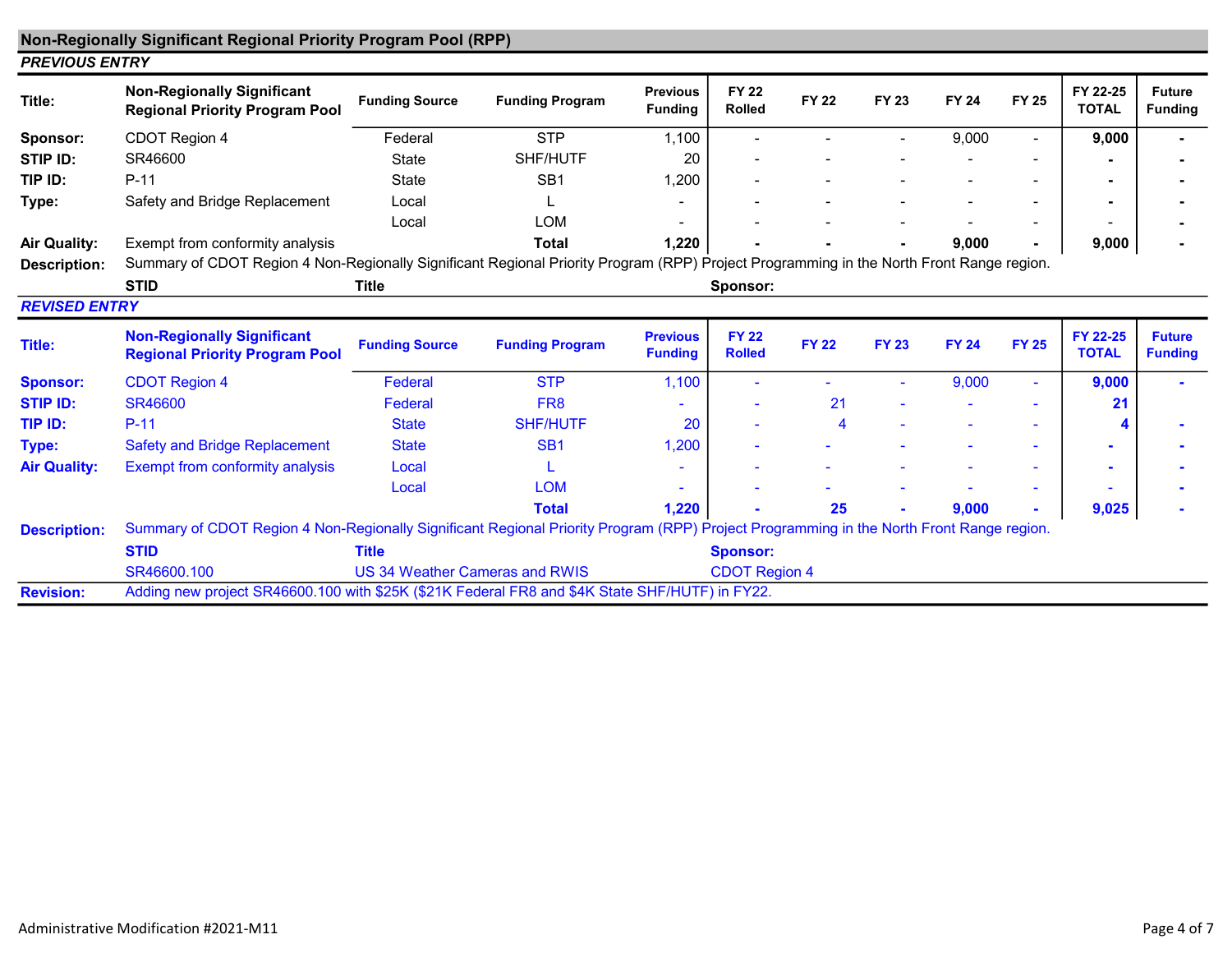## Surface Transportation Block Grant (STBG)

| <b>PREVIOUS ENTRY</b> |                                                        |                       |                        |                                   |                               |              |                          |                          |                          |                          |                                 |
|-----------------------|--------------------------------------------------------|-----------------------|------------------------|-----------------------------------|-------------------------------|--------------|--------------------------|--------------------------|--------------------------|--------------------------|---------------------------------|
| Title:                | <b>Timberline Road Corridor</b><br><b>Improvements</b> | <b>Funding Source</b> | <b>Funding Program</b> | <b>Previous</b><br><b>Funding</b> | <b>FY 22</b><br><b>Rolled</b> | <b>FY 22</b> | FY 23                    | <b>FY 24</b>             | <b>FY 25</b>             | FY 22-25<br><b>TOTAL</b> | <b>Future</b><br><b>Funding</b> |
| Sponsor:              | <b>Fort Collins</b>                                    | Federal               | <b>STBG</b>            | $\overline{\phantom{0}}$          |                               |              | $\sim$                   |                          | $\overline{\phantom{0}}$ |                          |                                 |
| STIP ID:              | SNF5788.047                                            | Federal               | <b>PNF</b>             | -                                 | 2,695                         |              | $\,$                     | $\overline{\phantom{a}}$ | -                        | 2,695                    |                                 |
| TIP ID:               | 2020-010                                               | Local                 |                        | $\overline{\phantom{0}}$          | ,033                          |              | $\overline{\phantom{0}}$ | $\overline{\phantom{0}}$ | -                        | 1,033                    |                                 |
| Type:                 | Widening                                               | Local                 | ∟OM                    | 2,273                             | $\sim$                        |              | $\overline{\phantom{0}}$ | $\overline{\phantom{0}}$ | -                        | 0                        |                                 |
| <b>Air Quality:</b>   | Included in conformity analysis                        |                       | <b>Total</b>           | 2,273                             | 3,728                         |              | $\overline{\phantom{a}}$ |                          |                          | 3,728                    |                                 |

Description: 4-lane arterial (intersection improvements, multi-modal accommodations, raised medians, access control, and pavement improvements).

| <b>REVISED ENTRY</b> |                                                                                                                                     |                       |                        |                                   |                               |              |              |              |              |                          |                                 |
|----------------------|-------------------------------------------------------------------------------------------------------------------------------------|-----------------------|------------------------|-----------------------------------|-------------------------------|--------------|--------------|--------------|--------------|--------------------------|---------------------------------|
| Title:               | <b>Timberline Road Corridor</b><br><b>Improvements</b>                                                                              | <b>Funding Source</b> | <b>Funding Program</b> | <b>Previous</b><br><b>Funding</b> | <b>FY 22</b><br><b>Rolled</b> | <b>FY 22</b> | <b>FY 23</b> | <b>FY 24</b> | <b>FY 25</b> | FY 22-25<br><b>TOTAL</b> | <b>Future</b><br><b>Funding</b> |
| <b>Sponsor:</b>      | <b>Fort Collins</b>                                                                                                                 | Federal               | <b>STBG</b>            | $\overline{\phantom{a}}$          |                               |              |              |              |              |                          |                                 |
| <b>STIP ID:</b>      | SNF5788.047                                                                                                                         | Federal               | <b>PNF</b>             |                                   | 2.695                         |              |              |              |              | 2.695                    |                                 |
| TIP ID:              | 2020-010                                                                                                                            | Local                 |                        | -                                 | . .                           |              |              |              |              |                          |                                 |
| Type:                | Widening                                                                                                                            | Local                 | <b>LOM</b>             | 2.273                             | 1.033                         |              |              |              |              | 1,033                    |                                 |
| <b>Air Quality:</b>  | Included in conformity analysis                                                                                                     |                       | <b>Total</b>           | 2,273                             | 3,728                         |              |              |              |              | 3,728                    |                                 |
| <b>Description:</b>  | 4-lane arterial (intersection improvements, multi-modal accommodations, raised medians, access control, and pavement improvements). |                       |                        |                                   |                               |              |              |              |              |                          |                                 |
| <b>Revision:</b>     | Moving \$1,033K Local into Local Overmatch due to PNF funding requirements.                                                         |                       |                        |                                   |                               |              |              |              |              |                          |                                 |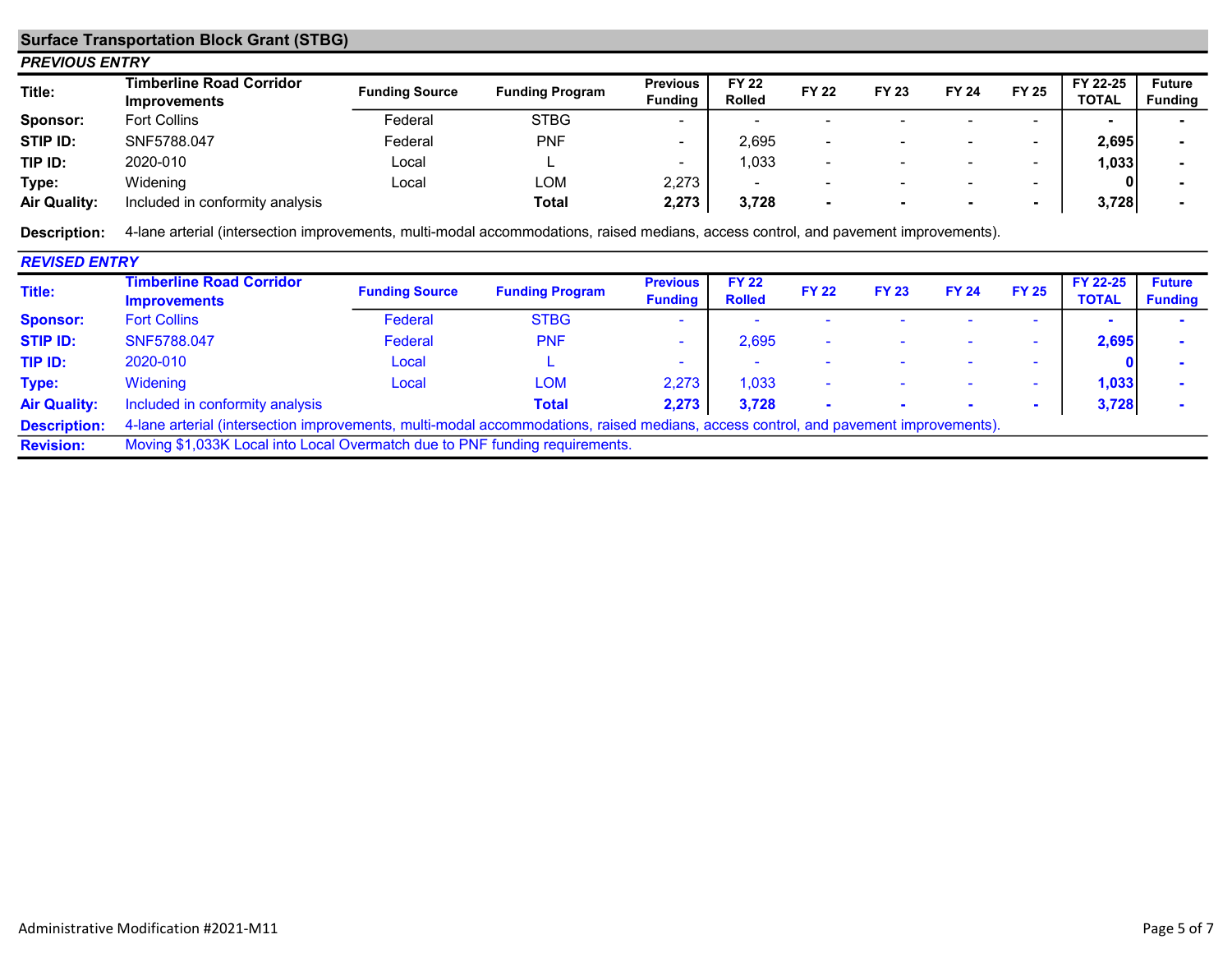|                       | <b>Multimodal Options Fund (MMOF)</b>                                                                                                                                              |                       |                        |                                   |                               |              |              |              |                |                          |                                 |
|-----------------------|------------------------------------------------------------------------------------------------------------------------------------------------------------------------------------|-----------------------|------------------------|-----------------------------------|-------------------------------|--------------|--------------|--------------|----------------|--------------------------|---------------------------------|
| <b>PREVIOUS ENTRY</b> |                                                                                                                                                                                    |                       |                        |                                   |                               |              |              |              |                |                          |                                 |
| Title:                | <b>Poudre Trail Regional Trail</b><br><b>Windsor to Timnath Connection</b>                                                                                                         | <b>Funding Source</b> | <b>Funding Program</b> | <b>Previous</b><br><b>Funding</b> | <b>FY 22</b><br>Rolled        | <b>FY 22</b> | FY 23        | <b>FY 24</b> | <b>FY 25</b>   | FY 22-25<br><b>TOTAL</b> | <b>Future</b><br><b>Funding</b> |
| Sponsor:              | Larimer County                                                                                                                                                                     | State                 | <b>MMOF</b>            | 399                               |                               |              |              |              | $\blacksquare$ |                          |                                 |
| STIP ID:              | SR47007.019                                                                                                                                                                        | Local                 |                        | 1,822                             |                               |              |              |              | $\sim$         |                          |                                 |
| TIP ID:               | 2020-022                                                                                                                                                                           |                       | <b>Total</b>           | 2,221                             |                               |              |              |              | $\blacksquare$ |                          |                                 |
| Type:                 | <b>Bike/Ped Facility</b>                                                                                                                                                           |                       |                        |                                   |                               |              |              |              |                |                          |                                 |
| <b>Air Quality:</b>   | Exempt from conformity analysis                                                                                                                                                    |                       |                        |                                   |                               |              |              |              |                |                          |                                 |
| Description:          | Construct 1.9 miles of trail                                                                                                                                                       |                       |                        |                                   |                               |              |              |              |                |                          |                                 |
| <b>REVISED ENTRY</b>  |                                                                                                                                                                                    |                       |                        |                                   |                               |              |              |              |                |                          |                                 |
| Title:                | <b>Poudre Trail Regional Trail</b><br><b>Windsor to Timnath Connection</b>                                                                                                         | <b>Funding Source</b> | <b>Funding Program</b> | <b>Previous</b><br><b>Funding</b> | <b>FY 22</b><br><b>Rolled</b> | <b>FY 22</b> | <b>FY 23</b> | <b>FY 24</b> | <b>FY 25</b>   | FY 22-25<br><b>TOTAL</b> | <b>Future</b><br><b>Funding</b> |
| <b>Sponsor:</b>       | <b>Larimer County</b>                                                                                                                                                              | <b>State</b>          | <b>MMOF</b>            |                                   | 399                           |              |              |              | ٠              | 399                      |                                 |
| <b>STIP ID:</b>       | SR47007.019                                                                                                                                                                        | Local                 |                        | $\sim$                            | 399                           |              |              |              | ٠              | 399                      |                                 |
| TIP ID:               | 2020-022                                                                                                                                                                           | Local                 | <b>LOM</b>             | $\sim$                            | 1,423                         |              |              | $\sim$       | $\sim$         | 1,423                    |                                 |
| Type:                 | <b>Bike/Ped Facility</b>                                                                                                                                                           |                       | <b>Total</b>           |                                   | 2,221                         |              |              |              | $\blacksquare$ | 2,221                    |                                 |
| <b>Air Quality:</b>   | Exempt from conformity analysis                                                                                                                                                    |                       |                        |                                   |                               |              |              |              |                |                          |                                 |
| <b>Description:</b>   | Construct grade seperated crossing and 0.8 miles of trao;                                                                                                                          |                       |                        |                                   |                               |              |              |              |                |                          |                                 |
| <b>Revision:</b>      | Rolling project from FY21 Rolled (in FY20-23 TIP) into FY22 Rolled. Splitting local funding into Local and Local Overmatch (\$399K L/\$1,423K LOM). No change to total<br>funding. |                       |                        |                                   |                               |              |              |              |                |                          |                                 |

### PREVIOUS ENTRY

| Title:               | <b>Laporte Ave Improvements -</b><br><b>Fishback to Sunset</b>                                                           | <b>Funding Source</b> | <b>Funding Program</b> | <b>Previous</b><br><b>Funding</b> | <b>FY 22</b><br><b>Rolled</b> | <b>FY 22</b>             | <b>FY 23</b> | <b>FY 24</b> | <b>FY 25</b> | FY 22-25<br><b>TOTAL</b> | <b>Future</b><br><b>Funding</b> |
|----------------------|--------------------------------------------------------------------------------------------------------------------------|-----------------------|------------------------|-----------------------------------|-------------------------------|--------------------------|--------------|--------------|--------------|--------------------------|---------------------------------|
| Sponsor:             | <b>Fort Collins</b>                                                                                                      | Federal               | <b>TAP</b>             |                                   | 750                           |                          |              |              |              | 750                      |                                 |
| STIP ID:             | SR47020.037                                                                                                              | <b>State</b>          | <b>MMOF</b>            |                                   | 250                           |                          |              |              |              | 250                      |                                 |
| TIP ID:              | 2020-026                                                                                                                 | Local                 |                        | $\overline{\phantom{a}}$          | 891                           |                          |              |              |              | 891                      |                                 |
| Type:                | <b>Bike/Ped Facility</b>                                                                                                 |                       | Total                  | $\sim$                            | 1,891                         | $\overline{\phantom{0}}$ |              |              |              | 1,891                    |                                 |
| <b>Air Quality:</b>  | Exempt from conformity analysis                                                                                          |                       |                        |                                   |                               |                          |              |              |              |                          |                                 |
| <b>Description:</b>  | 1 mile of multimodal improvements including sidewalk, protected bike lanes, on-street bike lanes, and/or multi-use paths |                       |                        |                                   |                               |                          |              |              |              |                          |                                 |
| <b>REVISED ENTRY</b> |                                                                                                                          |                       |                        |                                   |                               |                          |              |              |              |                          |                                 |
|                      |                                                                                                                          |                       |                        |                                   |                               |                          |              |              |              |                          |                                 |
| Title:               | <b>Laporte Ave Improvements -</b><br><b>Fishback to Sunset</b>                                                           | <b>Funding Source</b> | <b>Funding Program</b> | <b>Previous</b><br><b>Funding</b> | <b>FY 22</b><br><b>Rolled</b> | <b>FY 22</b>             | <b>FY 23</b> | <b>FY 24</b> | <b>FY 25</b> | FY 22-25<br><b>TOTAL</b> | <b>Future</b><br><b>Funding</b> |
| <b>Sponsor:</b>      | <b>Fort Collins</b>                                                                                                      | Federal               | <b>TAP</b>             |                                   | 750                           |                          |              |              |              | 750                      |                                 |
| <b>STIP ID:</b>      | SR47020.037                                                                                                              | <b>State</b>          | <b>MMOF</b>            | $\sim$                            | 250                           |                          |              |              |              | 250                      |                                 |
| TIP ID:              | 2020-026                                                                                                                 | Local                 |                        | $\sim$                            | 188                           |                          |              |              |              | 188                      |                                 |
| Type:                | <b>Bike/Ped Facility</b>                                                                                                 | Local                 | <b>LOM</b>             |                                   | 704                           |                          |              |              |              | 704                      |                                 |
| <b>Air Quality:</b>  | Exempt from conformity analysis                                                                                          |                       | <b>Total</b>           | $\sim$                            | 1,891                         |                          |              |              |              | 1,891                    |                                 |
| <b>Description:</b>  | 1 mile of multimodal improvements including sidewalk, protected bike lanes, on-street bike lanes, and/or multi-use paths |                       |                        |                                   |                               |                          |              |              |              |                          |                                 |